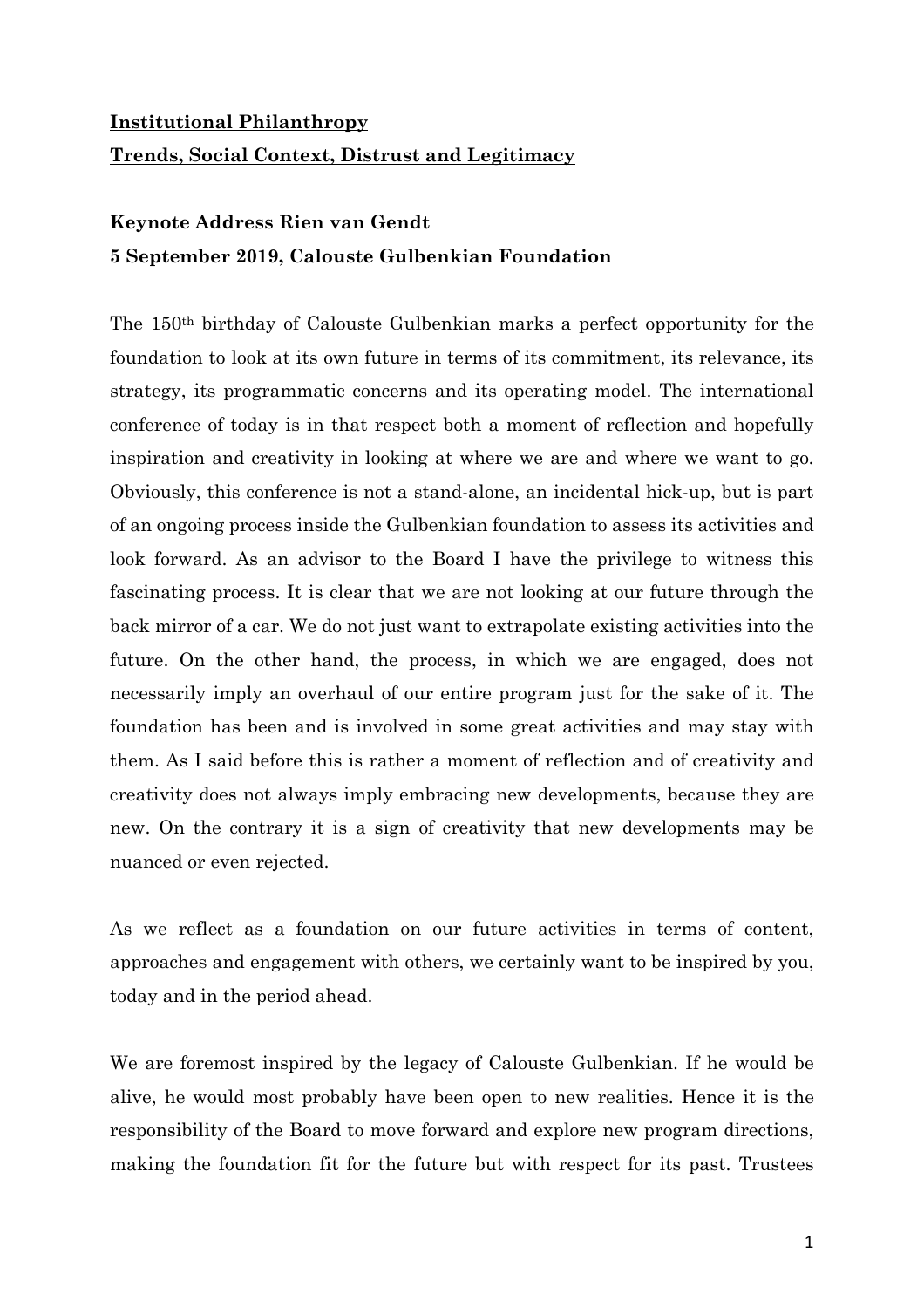ought to respect the last will and vision of the founder, without turning existing programmatic concerns into rigidity. It means that we have to define the values and interests, that were driving Calouste Gulbenkian years ago. It means that we have to translate these values and interests in contemporary narratives. It is important to know your past. Only if you understand your past, you can look effectively at your future.

So the question is: what did Calouste Gulbenkian stand for, what were his values and interests, that were defining his legacy and that influenced the creation of the foundation? For this I read the biography of Calouste Gulbenkian 'Mr. 5%' and the recently published book 'A Educacao do Delfim', that contains the letter exchange between Calouste Gulbenkian and his grandson Mikael Essayan. From this letter exchange you can distill the values, the moral code and apply them to the Gulbenkian Foundation: do what is right for our fellow human beings and the planet, not what those with the loudest voices advocate; compare yourselves with and learn from the best of the world; be modest, listen and empower people that we serve as a foundation.

Values lead to principles and to attitudes. In the case of Calouste Gulbenkian these are: an attitude of entrepreneurship, taking risk and out of the box thinking; an international commitment combined with a strong interest in local roots; a clear vision and the character to stay with it, while still having an open mind to new developments; a keen eye for impact and effectiveness; willingness to work in partnerships with others; considering social cohesion and inclusion a priority; a great interest in preserving culture but also in broadening cultural horizons; taking the interests of nature and humanity at heart in all what you do; and finally a disdain for publicity, results matter.

What I would like to do is to draw a few logical lines, that are in my opinion relevant for the future strategy of the foundation. Lines that can be derived from the history of this organization and its founder and that also resonate with some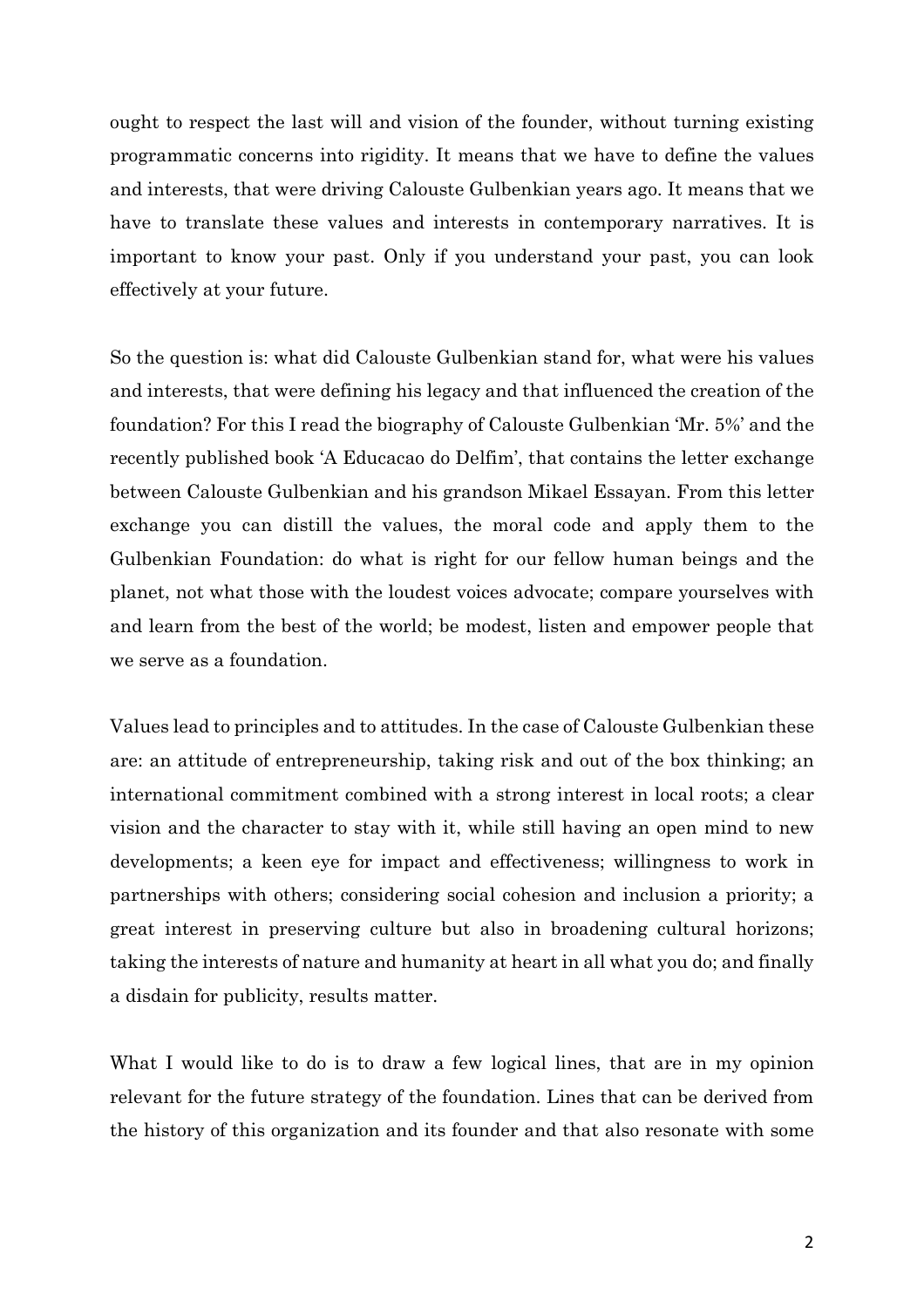trends that I see as emerging more generically in the world of institutional philanthropy. So, let me look forward with respect for the past.

The first trend is from just donating to a combination of donating and investing. Increasingly foundations are open to use, in addition to donations, loans, guarantees or social equity capital. Trustees realize that the toolbox of a foundation is much larger than just donations and that the needs of recipients should drive the decisions about which tool to choose. If a recipient receives a loan instead of a grant, it can, under certain circumstances, turn that recipient into a social or cultural entrepreneur, using that loan as a collateral to go to a bank to raise additional resources. A few years ago, there were only a few frontrunners in the world of philanthropy that took this broader social investment approach to philanthropy seriously. Examples were the Heron Foundation in NY and Foundation 1818 in The Hague. Nowadays many more foundations show an appetite to enter this domain, but there are hurdles. Is there a developed pipeline of investable opportunities, if the requirement is to have a blended value with clear financial return targets combined with social return targets? Often foundations use the appropriate jargon but are more fascinated by the social return of such investment propositions than by the financial returns. And the consequence may be that in the end such investments in fact turn out to be failed investments and are subsequently seen as straightforward grants. Social investments are also complex because of the due diligence required; program specialists of foundations are often not used to this. They normally grant away money instead of risking it away.

Let me mention a second trend: from funding projects to funding larger programs and being involved in convening, thought leadership and advocacy. The world is flooded with single and isolated projects and they all are worthwhile and deserve a local or national award, but the question to be answered is: where is the systemic change? Foundations do realize that they are involved in a carrousel of projects: funding an initiative for 2-4 years, and then moving on to another new and sexy project, believing that they did contribute to the sustainability of the original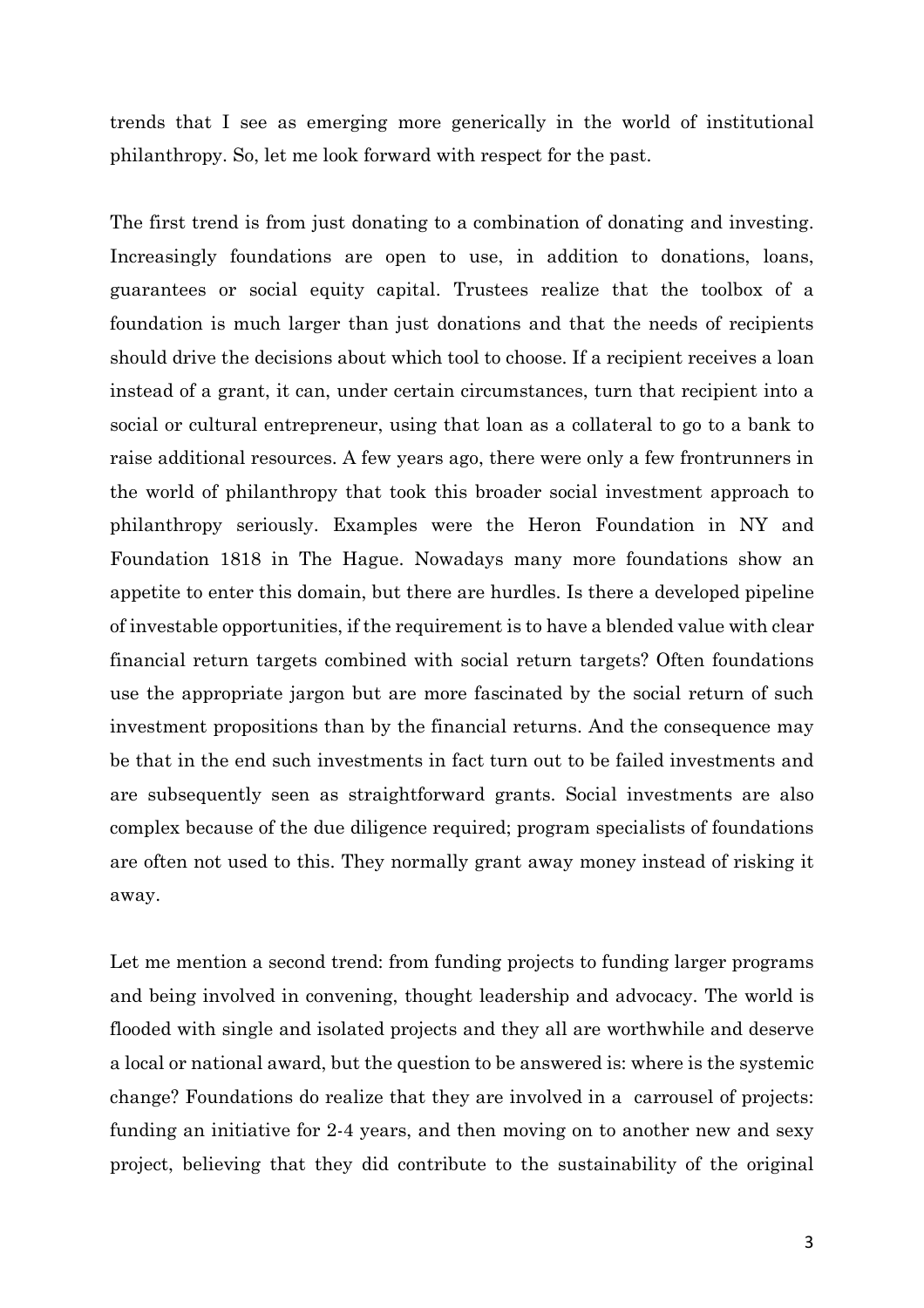initiative, while in fact they only passed the buck on to another foundation. Foundations do realize that there is something wrong with this attitude and style of operation. Increasingly foundations are open to fund larger programs instead of specific projects, to fund the organization behind the project with some institutional funding, to avoid the cookie cutter approach of funding for 2-4 year. Instead they are willing to assess whether a grantee can transform its own organization over time to be in tune with its changing environment. In which case longer term funding is justified. Increasingly foundations go beyond the sheer grantmaking and become involved in developing an experiential knowledgebase and become involved in advocacy.

A third trend is the interest foundations take in identifying what a problem entails and what root causes of a problem are, instead of just stepping in with an intervention in the form of a project, based on a sophisticated gut feeling. In a recent publication of WINGS (Worldwide Initiatives for Grantmaker Support) I read 'Philanthropy is no longer about benevolence. It is about having impact on the complex problems that face the next generation'. There is in my opinion a deeper understanding among foundations, that problems in society are complex, that time and other resources are needed to unravel them and that effective responses should not be assumed but tested. Knowing the root causes of a problem implies that we are more likely to support effective responses. This trend also involves an interest in measuring impact and in evidenced based philanthropy. Formulating KPI's and measuring whether they have been reached becomes the norm. Related to this is the willingness to share experiential knowledge distilled from the grantmaking program with a wider national and international audience.

A fourth trend relates to foundations working in partnership; first of all, with each other but beyond this also with other stakeholders. Taking into account the fact that foundations become increasingly involved in more global problems, even if these problems manifest themselves on the local level, drives a willingness of foundations to work together with their peers. In this way resources can be pooled, and it allows for an effective and holistic approach to problems.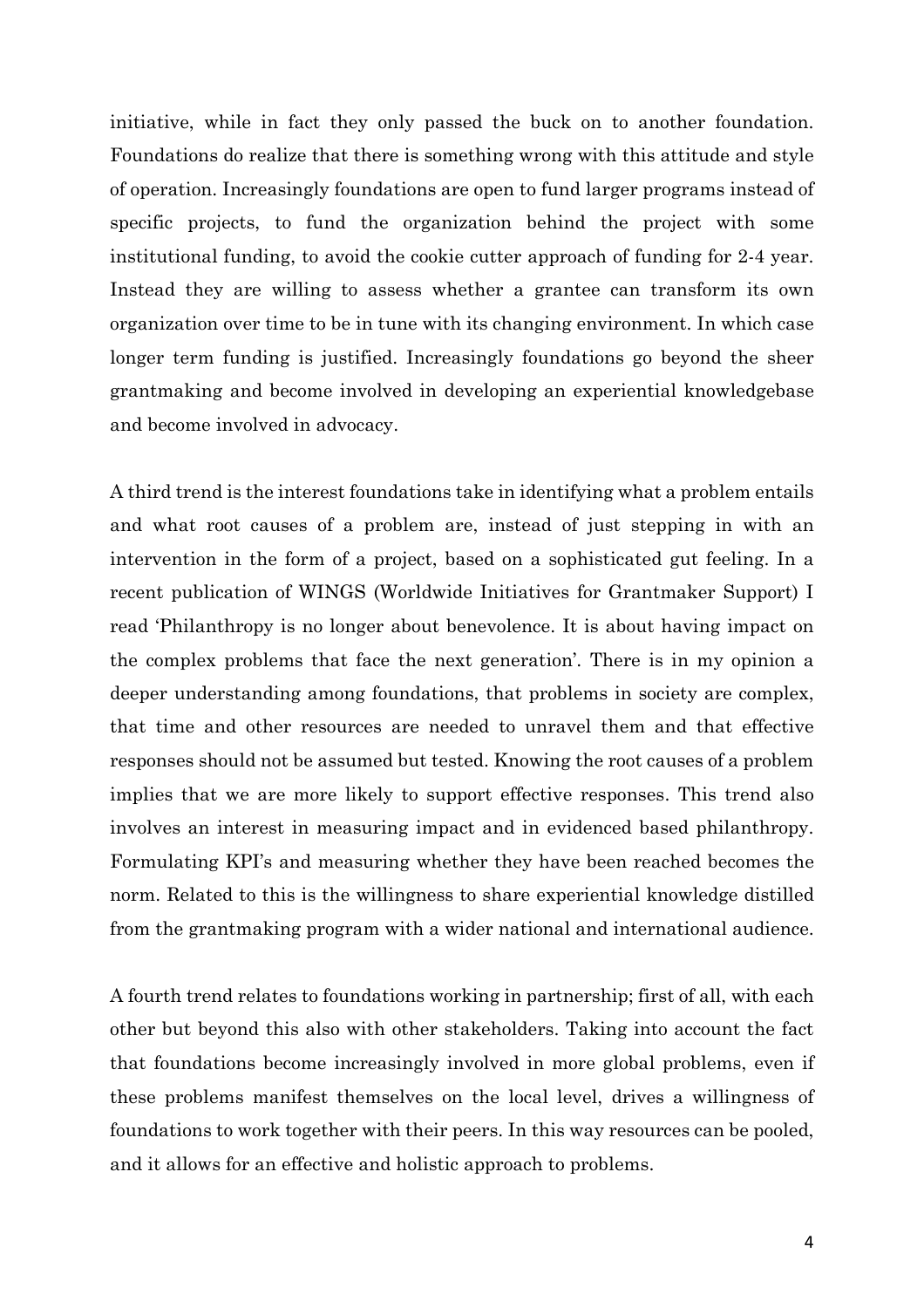Regularly partnerships go beyond the cooperation with other foundations and stretch out to governments and the corporate sector. If foundations embark on such a cooperation, there ought to be some preconditions in place. Governments should for instance accept that foundations are independent: while on day one foundations can work together with government, the next day they can be the criticaster of government. It also requires that governments do not just look upon foundations as funders but realize that foundations have an agenda driven by content, that we should not be approached as an afterthought but as a partner, that is involved right from the beginning, when the parameters of a program are being designed. Last year I chaired the so-called Philanthropy Scrum in Brussels with foundations and representatives of the European Parliament, Council and Commission. One of the issues on the table was our cooperation as European foundations with the European institutions to further the European agenda, which is also dear to us. To my surprise within a few minutes a representative of the European Commission asked the floor and said, that he welcomed a cooperation in which the Commission could define the program priorities and we could come in as a funder. This is not the lens through which governments, national or international, should look at us. On the other hand, I must say that foundations too often fund a project, evaluate it, put a ribbon around it and send it off to the government with the request to move it to scale. Obviously, this does not work either. Both situations reflect on the wrong mind set regarding constructive partnerships. In my opinion there are great opportunities for cooperation, but it has to be approached with mutual respect, mutual trust and with realistic expectations.

The last trend I want to mention (also relevant to the Gulbenikian Foundation), is, that foundations do not want to be all over the place but want to focus and give dedicated attention to translating ideas into programs, rather than dealing with a very broad range of dispersed and often unconnected activities. This trend is derived from a wish to be effective. Particularly if foundations have an interest in analyzing the root causes of a problem, if they want to be seen as the incubator of society, responsible for social innovation, social venture capital and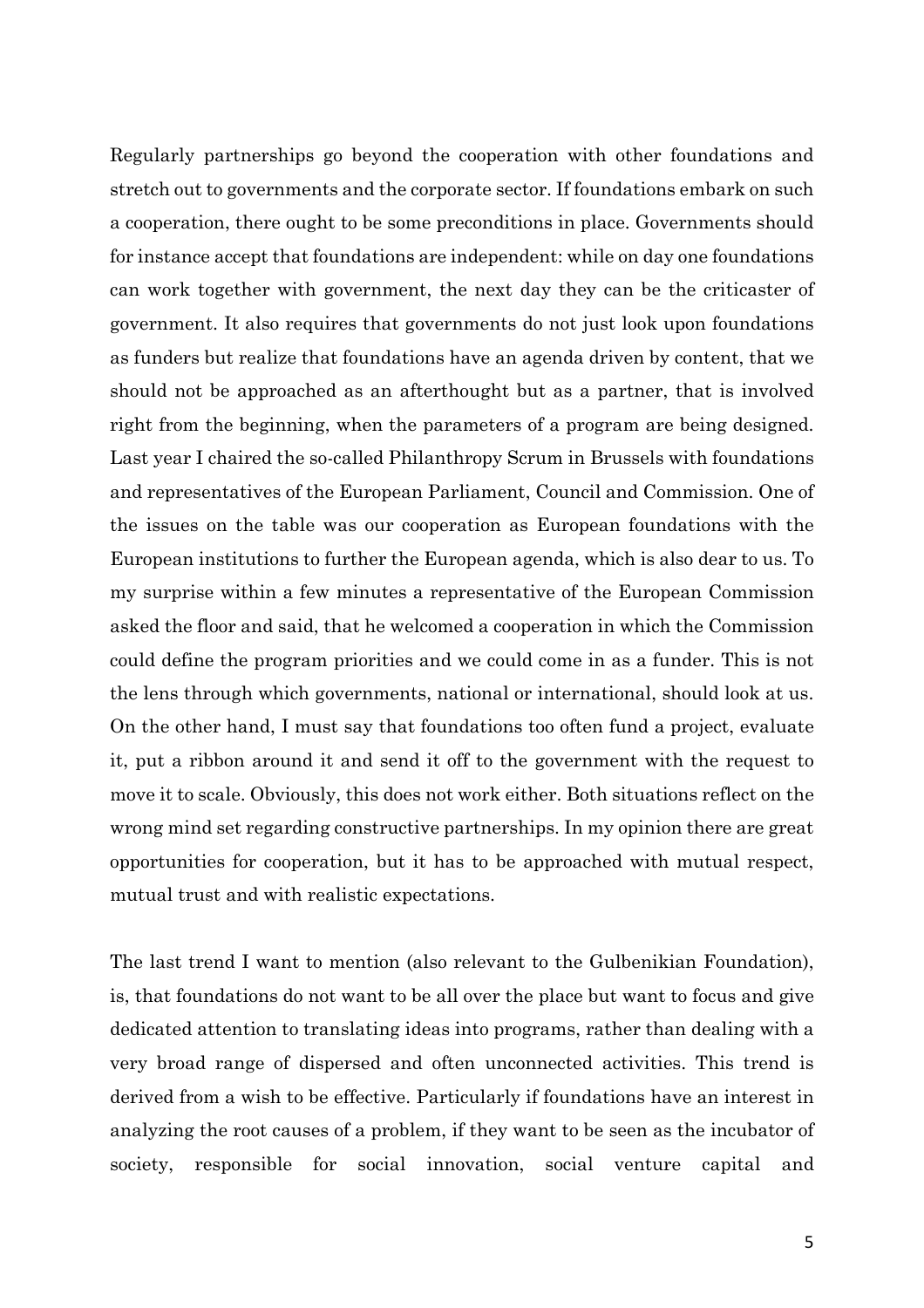transformation, the consequence may be more proactive forms of grantmaking: don't call us, we call you. Many foundations do not accept unsolicited proposals. And this supposedly demonstrates their own advanced thinking and progressive stance. NGO's are invited to submit a proposal or foundations organize a call for proposals and allow organizations to pitch.

With respect to these trends we should make an attempt not to get overly excited and go overboard. Don't believe everything you think. Creativity is also the capability to reject. It resonates with the DNA of the foundation to demystify new trends, that too often are embraced as the holy grail. Let me therefore make a few remarks to bring those trends back to their more realistic dimensions.

Even if we see a trend from donating to investing and we see that investment approaches become more important, let us not forget the crucial importance of straightforward donations in many situations. Not always is there a business model underlying social initiatives, that could justify an investment approach. If foundations want to support the care of HIVAIDS orphans in very poor communities, there are hardly any alternatives but grants. Even if investment approaches to tackle social problems are seen as relevant, it may require grants to turn a project into an investment opportunity.

Yes, there may be a trend from doing projects to larger programs, to be the convener and to do advocacy, but it is still very relevant as a foundation to make your feet wet and be involved with concrete activities on the grassroot level. Your advocacy can only be as convincing as your grassroot engagement is.

Yes, there may be a trend to become involved in evidence-based philanthropy, an interest in setting targets and aiming at measurable results, but we should also realize that philanthropy often contributes to the intangible social capital of society. And this may not be captured in any form of measurement. A rigid application of KPI's and a wish to measure everything means, that we may narrow our focus to quantifiable and short-term results. We have to avoid embracing a fad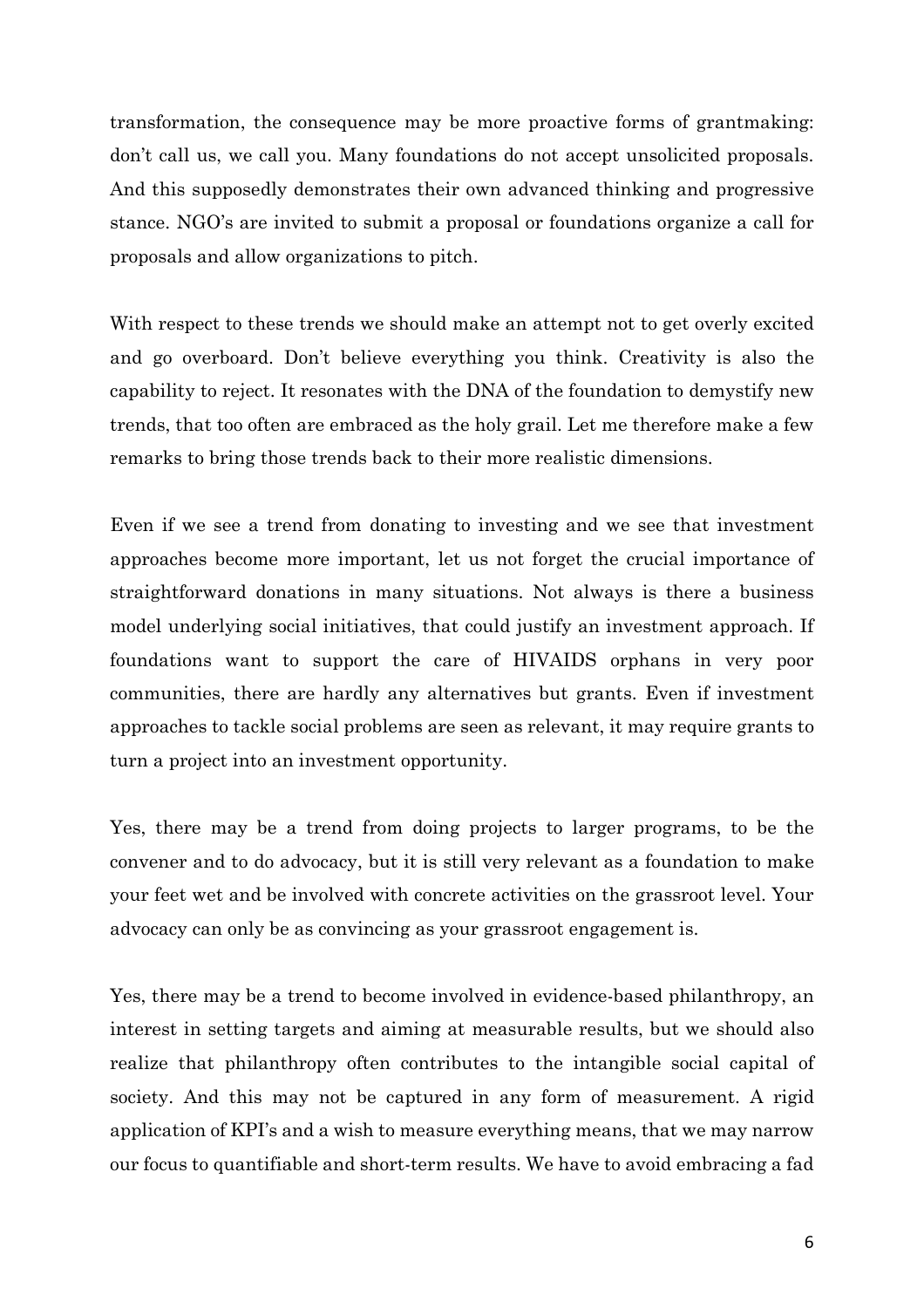as a serious trend, in order to prove that we are cutting edge. Martin Luther King would not have had so much influence, if he, in stead of saying 'I have a dream', would have said "I have KPI's'.

Yes, there is a trend to work in partnership with other foundations and other stakeholders, but it should be driven by functionality and not by beliefs. There are circumstances, that justify not to enter into a partnership, as we realize that we can move faster by doing things alone, particularly if it relates to specific interventions not requiring interdisciplinary approaches.

Yes, there is a trend for foundations to become more pro-active on the basis of research regarding what to support and how to support it, but we should not become so proactive that we have no eye for the relevance of unsolicited proposals. Foundations that become too pro-active, could easily become slightly autistic and could suffer from not having the finger at the pulse of society. Potential grantees often have a feeling that their proposal, although in sync with the mission of a foundation, will never fit into a foundation policy, unless you know somebody from inside, that makes it fit the bill. Our search for wanting to be effective could easily be perceived as being arrogant.

All these trends, even when we put them in perspective and bring them back to more modest and realistic proportions, are important for us as Gulbenkian Foundation. However, there is something far more important than these trends with respect to philanthropy, namely the social, economic and political context within which these trends take place. That context is rapidly changing, and this forces us to look at our role, our added value: in short, our legitimacy.

If we look at the evolving context, the trends that I identified, get a different meaning. These trends do not have an absolute value, they are not relevant in their own right. It is the nature of the problems, that we experience in our societies, that gives relevance to these trends. The fact that local people want to develop into social or cultural entrepreneurs instead of getting financial hand-outs, stimulates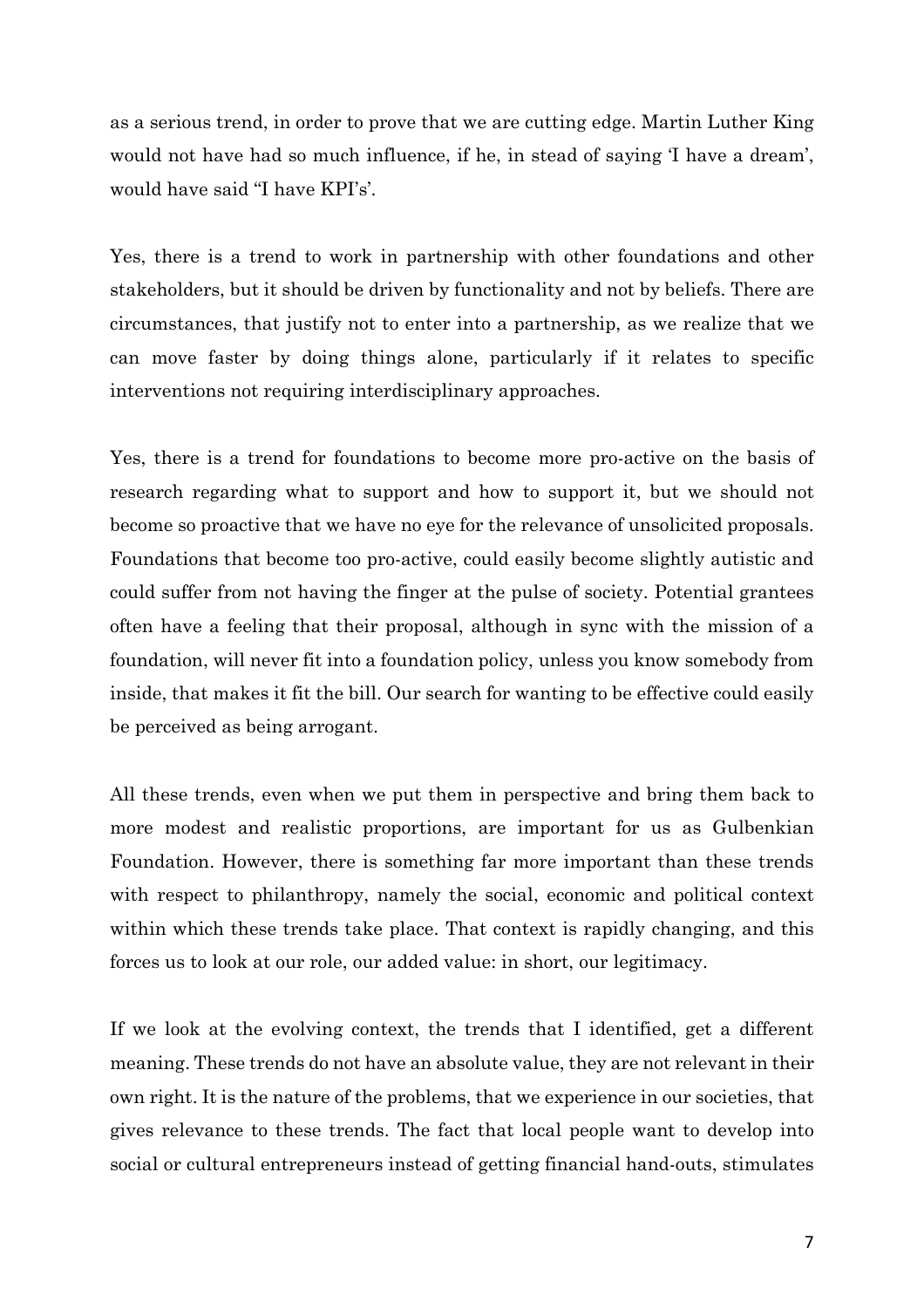us to move from donating to investing. Therefore, embarking on new approaches is not a mechanical thing; it is culturally and contextually determined: circumstances require us to follow new roads, as outlined by me before.

What then are these new circumstances and challenges, that have led to the changes in the social, economic and political context within which we operate. Let me mention a few: sudden flows of refugees upset citizens and there is a fear of much larger flows of migrants from the global south to Europe; populism and nationalism are on the rise; larger inequalities can be observed with sharp divides between the haves and have nots and with a disappearing middle class; illiberal democracies present themselves; so does religious conservatism; the dilemma of security versus privacy and liberty becomes apparent; there is a serious concern whether we are capable and willing to create a sustainable environment for us and our children.

The context is changing also in another way, namely in the changing political configuration. The problems and challenges, that I mentioned, are being looked at through different lenses and hence the discussions and eventually the decisions alter. Instead of the usual left- and right-wing parties in our liberal democracies, there is an array of new and upcoming parties, that often started in the fringes of the political spectrum but now pushes traditional parties to the sidelines. Political fragmentation seems the new phenomenon. Policymaking will therefore become more complex; it is difficult to reach compromises on the challenges we face; furthermore, governments often hesitate to take decisions, they are afraid of making mistakes and look for diluted compromises. Once there is a compromise, it is not clear who owns it.

Politics moved beyond the left versus right and progressive versus conservative divide into a divide between hope for the future and fear for the future. The new divides in the political discourse are more related to the fact that some groups of the population take advantage of globalization, of the related economic growth and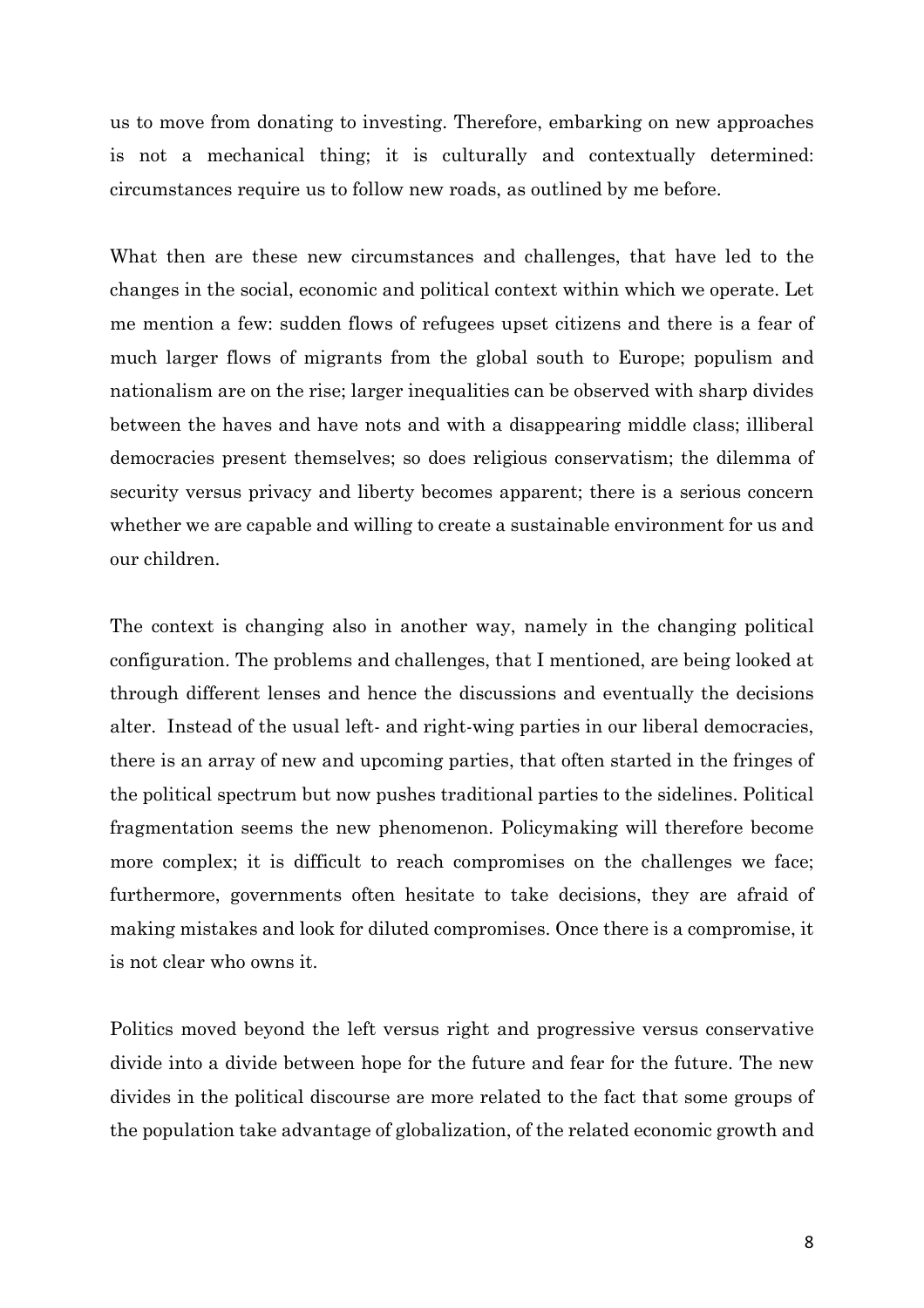show optimism, while other groups are pessimistic and see globalization as a threat. This gets translated into populism, nostalgia for the past and nationalism.

All these problems and challenges are too big and complex to be solved by just government and the related public resources. Hence the role of civil society and within this of foundations becomes more important**.** The role of foundations is not important because of the quantity of their resources. Resources of foundations may be significant in absolute terms, but in comparison to the government they are minute; Gerry Salole used to refer to this as swimming pool money versus ocean money. There are roughly 150,000 foundations in Europe, spending around 60 billion Euros per year and managing 515 billion Euros in endowments and other assets. We never could be a substitute for government and by the way we should not be a substitute. The challenge is to lower expectations, that foundations can step into the vacuum left by governments in retreat. Foundations can play a prominent role complementary to what governments can do. The quality of our resources matters.

The context in which we operate is, as I said, changing rapidly, but this development is aggravated by questions about our credibility and legitimacy. We observe, that there is distrust; not only governments are met with distrust from the citizens and the media but also foundations and civil society organizations in general are met with distrust. There are doubts about the effectiveness of foundation programs; the lack of transparency may give rise to concerns; and even the choice of what families and corporates see as a legitimate mission for their foundation can be questioned. Such doubts were for instance expressed by my countryman Rutger Bregman, a journalist whose intervention during a panel discussion at the last World Economic Forum conference in Davos, went viral. He pointed out that all the high net worth individuals present at Davos talk about justice, equality and transparency and are somehow engaged in philanthropy, while they avoid paying their fair share in terms of taxation. A similar critical tone is voiced by Robert Reich in his book 'Just Giving: Why Philanthropy is Failing Democracy and How it Can Do Better', where he criticizes big philanthropy as a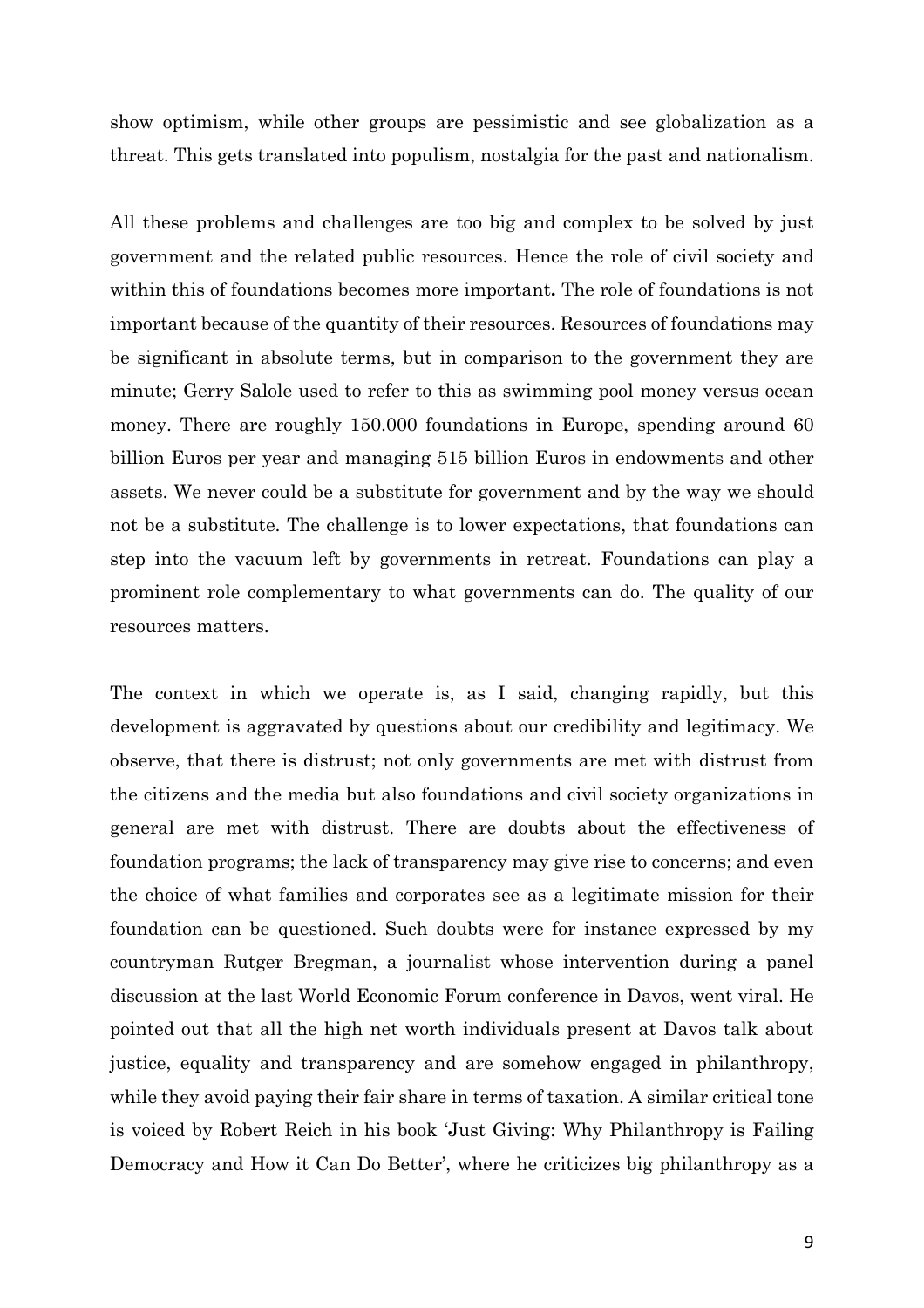power tool of the very rich: no accountability, no transparency, donor-driven, existing in perpetuity subsidized with taxpayers money.

Let me briefly react to this. People that question our added value do not see, that philanthropy can be very genuine, done by people that want to give back to society and are in no need to profile themselves in doing this. People that question our added value, do not see that private money can contribute to a more diverse and pluriform society. Furthermore, it is governments, that decide on tax levels and tax systems and they often decide to reduce their own presence, wanting to create space for private money to contribute to the quality of society. I would say 'praise the Lord, that there is private money available to serve the public good'.

On the other hand, there is more than a grain of truth in these comments by people like Bregman and Reich. I believe, that the size of the sector and particularly of individual foundations becomes a challenge for us. If you are relatively small, it is not only easier to play the role of the changemaker, to be a bit erratic in the public domain and to play the wild card, it also means that you can operate in relative silence as you are not seen as a threat to the system. Once philanthropy gets more substantial and foundations become more visible and influential, the notion of philanthropy being a black box and being questioned becomes more apparent.

The increase of size and importance of private giving puts a different responsibility on us, because the stakes are higher. It could be predicted that we would be questioned about issues like the added value that we have and how transparent we are about programs and mode of operation.

All of this means that we should not become defensive but seriously look at our legitimacy. Tax money for the public good is not superior to private money for the public good. Nor does the government have a monopoly on serving the public good. It means that we have to be much more explicit about our added value. We have to rebuild trust and demonstrate that we, with our private money for the public good, with our potential to take risks and with our independence, have a distinct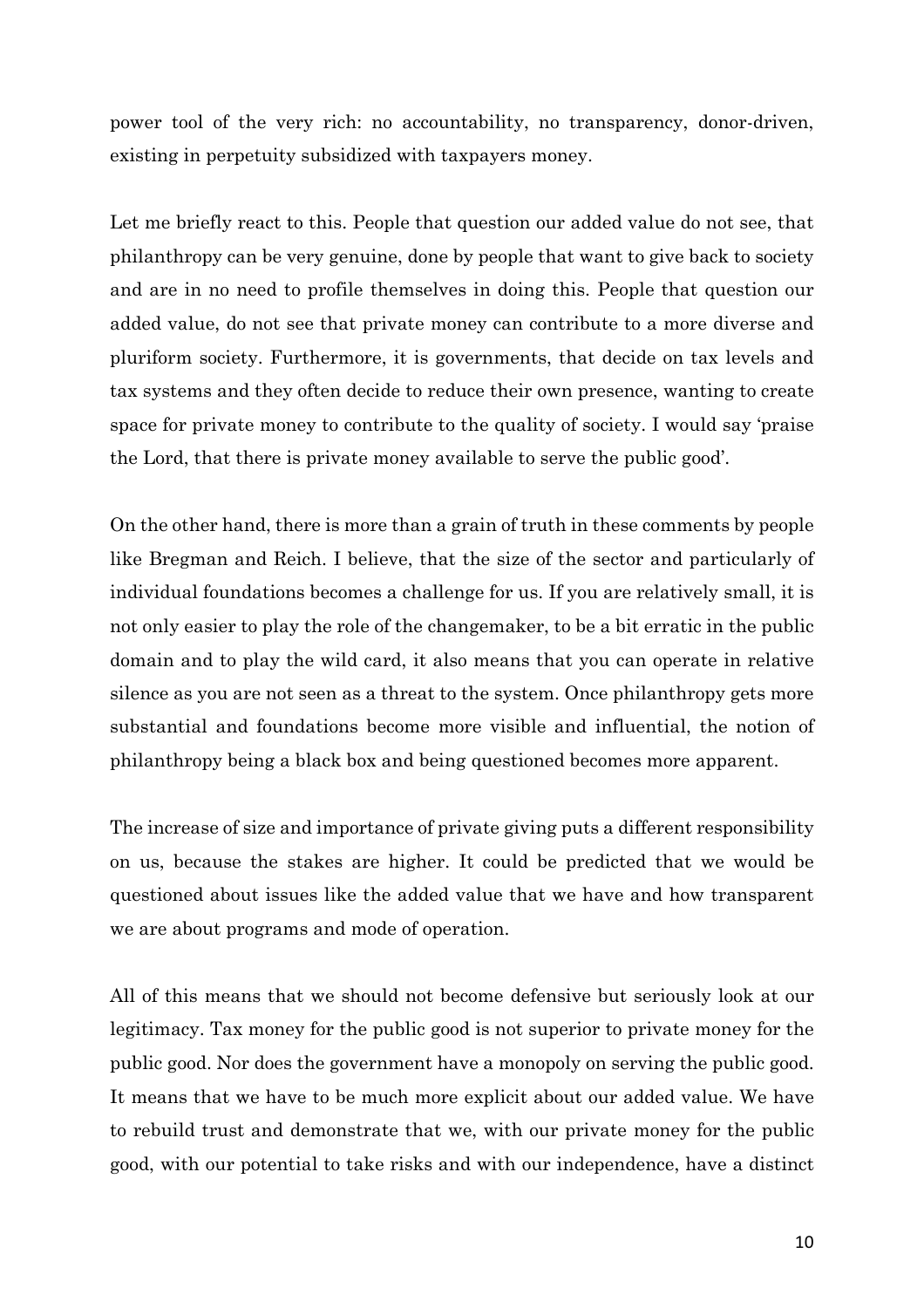role to play and that we are transparent about it. We are either at the table or on the menu. Rockefeller Philanthropy Advisors has developed a very interesting model, under the name The Philanthropy Framework, to analyse how a foundation makes decisions, interacts with others and the broader society and utilises its capabilities and resources.

This problem of distrust of the philanthropy sector should challenge us. Tough times breed strength. We have to be alert and fight undue criticism, we also have to play expectations down about what we can achieve, but we also have to do some self-reflection and seriously look at our legitimacy. Maecenata is in the process of developing an interesting tool 'philanthropy insight', that may contribute to underpinning the license to operate of foundations in an environment, that becomes increasingly critical.

Legitimacy will be, in my opinion, the most strategic issue in the future. Key in this is that we really start listening to communities we claim to serve.

In terms of accountability it seems understood that there is an accountability of foundations to the authorities: the enforceable accountability. However, we should pay far more attention to the unenforceable accountability; the accountability of foundations to the local communities. The ownership of foundations does not rest with the founders or trustees but in the end with the community. Foundations are there to serve the community. This means that we have to listen to the community, to be open to signals of the community. Do we engage the communities we work with sufficiently in our work, do we have the finger at the pulse of society? I do not think so. This is what drives local organizations and community groups crazy. They have needs and think in terms of possibilities, while we have systems and policy-plans and think in terms of constraints and why a suggestion will not fit in our strategy. We request that they formulate their theory of change, while they are in desperate need for support. We should to a much larger extent engage communities in our work: in defining the problem, in defining the solution and in assessing the impact. Fortunately, there are developments in the right direction.